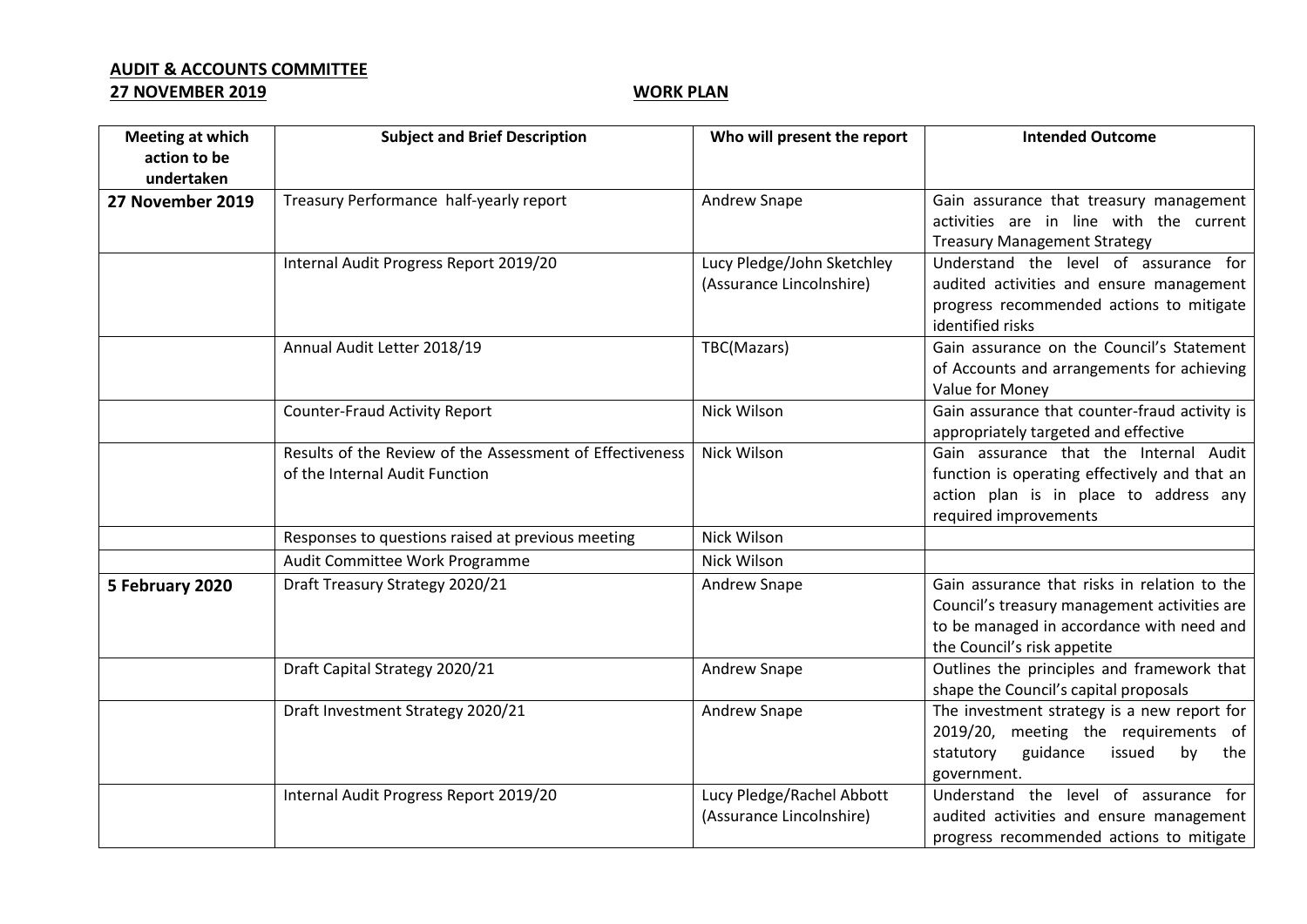|                      |                                                               |                           | identified risks                                                                           |
|----------------------|---------------------------------------------------------------|---------------------------|--------------------------------------------------------------------------------------------|
|                      | External Certification of Grant Claims and Returns<br>2018/19 | TBC (Mazars)              | Gain assurance that claims and returns have<br>been managed appropriately,                 |
|                      | Risk Management report                                        | <b>Richard Bates</b>      | Gain assurance that appropriate risk                                                       |
|                      |                                                               |                           | management arrangements are in place                                                       |
|                      | Review of significant internal control issues highlighted in  | Nick Wilson               | Gain assurance that the Council is making                                                  |
|                      | the Annual Governance Statement                               |                           | progress on any governance issues that were                                                |
|                      |                                                               |                           | raised in the AGS                                                                          |
|                      | Draft Annual Internal Audit Plan 2020/21                      | Lucy Pledge/Rachel Abbott | Ensure that an appropriate plan is in place                                                |
|                      |                                                               | (Assurance Lincolnshire)  | which will provide assurance on the                                                        |
|                      |                                                               |                           | Council's activities                                                                       |
|                      | Responses to questions raised at previous meeting             | Nick Wilson               |                                                                                            |
|                      | Audit Committee Work Programme                                | Nick Wilson               |                                                                                            |
|                      |                                                               |                           |                                                                                            |
| <b>22 April 2020</b> | <b>Statement of Accounting Policies</b>                       | Andrew Snape              | Gain assurance that the Council has                                                        |
|                      |                                                               |                           | appropriate accounting policies in place that                                              |
|                      |                                                               |                           | reflect the way items are treated in the                                                   |
|                      |                                                               |                           | annual Statement of Accounts                                                               |
|                      | IAS19 Pension Assumptions                                     | Andrew Snape              | the<br>Gain<br>that<br>pension<br>assurance                                                |
|                      |                                                               |                           | assumptions used by the actuary to produce<br>the figures in the Statement of Accounts are |
|                      |                                                               |                           | appropriate for the Council's circumstances                                                |
|                      | Property, Plant and Equipment Valuation Assumptions           | Andrew Snape              | Gain assurance that the assumptions used                                                   |
|                      |                                                               |                           | by the Council's valuers to produce the                                                    |
|                      |                                                               |                           | figures in the Statement of Accounts are                                                   |
|                      |                                                               |                           | appropriate for the Council's circumstances                                                |
|                      | Internal Audit Progress Report 2019/20                        | Lucy Pledge/Rachel Abbott | Understand the level of assurance for                                                      |
|                      |                                                               | (Assurance Lincolnshire)  | audited activities and ensure management                                                   |
|                      |                                                               |                           | progress recommended actions to mitigate                                                   |
|                      |                                                               |                           | identified risks                                                                           |
|                      | <b>Counter-Fraud Activity Report</b>                          | Nick Wilson               | Gain assurance that counter-fraud activity is                                              |
|                      |                                                               |                           | appropriately targeted and effective                                                       |
|                      | Risk Management report                                        | <b>Richard Bates</b>      | Gain assurance that appropriate risk                                                       |
|                      |                                                               |                           | management arrangements are in place                                                       |
|                      | External Audit Plan for 2019/20 Accounts                      | TBC (Mazars)              | Ensure that an appropriate plan is in place                                                |
|                      |                                                               |                           | which will provide assurance on the                                                        |
|                      |                                                               |                           | Council's Statement of Accounts, Value for                                                 |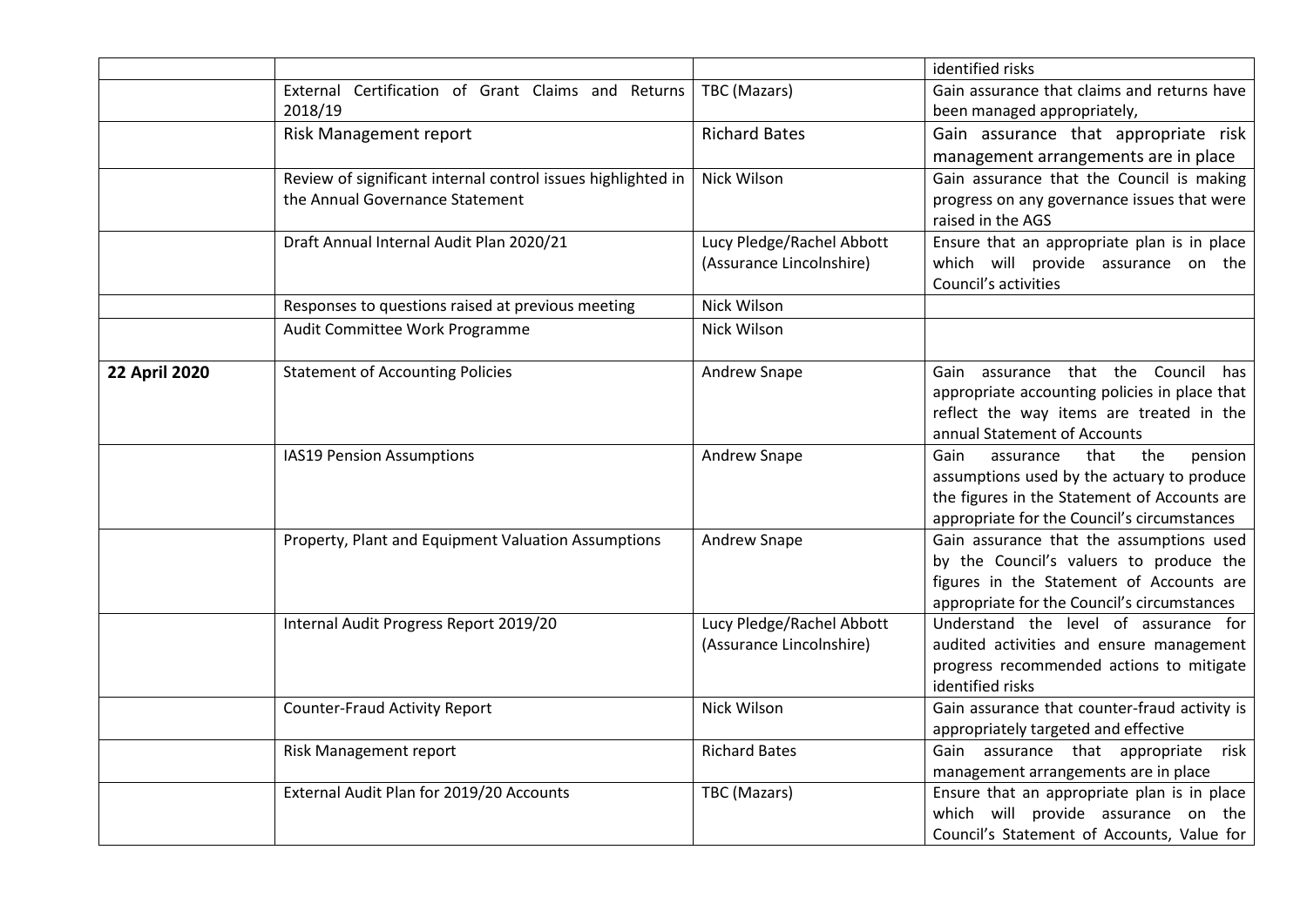|                  |                                                                |                                                       | Money arrangements and Grant claims                                                                                                                                                                                                                                                                                                                                                                                   |
|------------------|----------------------------------------------------------------|-------------------------------------------------------|-----------------------------------------------------------------------------------------------------------------------------------------------------------------------------------------------------------------------------------------------------------------------------------------------------------------------------------------------------------------------------------------------------------------------|
|                  | Fraud Risk Assessment                                          | Nick Wilson                                           | Gain assurance that the Council understands<br>its fraud risks and that actions are put in<br>place to address them                                                                                                                                                                                                                                                                                                   |
|                  | Responses to questions raised at previous meeting              | Nick Wilson                                           |                                                                                                                                                                                                                                                                                                                                                                                                                       |
| <b>July 2020</b> | Treasury Management Outturn Report 2019/20                     | Andrew Snape                                          | Gain assurance that treasury management<br>activities were in line with the Treasury<br>Management Strategy for the past financial<br>year                                                                                                                                                                                                                                                                            |
|                  | External Audit Annual Governance Report 2019/20                | TBC (Mazars)                                          | To gain assurance that the Council's<br>Statement of Accounts are a true and fair<br>representation of the Council's financial<br>performance for the previous financial year<br>and financial standing as at the Balance<br>Sheet date, and that the Council has<br>effective arrangements for achieving Value<br>for Money                                                                                          |
|                  | Statement of Accounts 2019/20 & Annual Governance<br>Statement | Nick Wilson                                           | Gain assurance on the integrity of financial<br>reporting<br>By considering the assurance gained through<br>its activities throughout the previous year, to<br>give assurance that the Council's Annual<br>Statement<br>Governance<br>accurately<br>represents governance arrangements, that<br>future risks are identified, and that<br>arrangements in place support the<br>achievement of the Council's objectives |
|                  | Annual Internal Audit Report 2019/20                           | Lucy Pledge/Rachel Abbott<br>(Assurance Lincolnshire) | Gain assurance that the Council's Annual<br>Statement<br>accurately<br>Governance<br>represents governance arrangements, that<br>future risks are identified and that<br>governance arrangements support the<br>achievement of the Council's objectives                                                                                                                                                               |
|                  | Internal Audit Progress Report 2020/21                         | Lucy Pledge/Rachel Abbott<br>(Assurance Lincolnshire) | Understand the level of assurance for<br>audited activities and ensure management<br>progress recommended actions to mitigate<br>identified risks                                                                                                                                                                                                                                                                     |